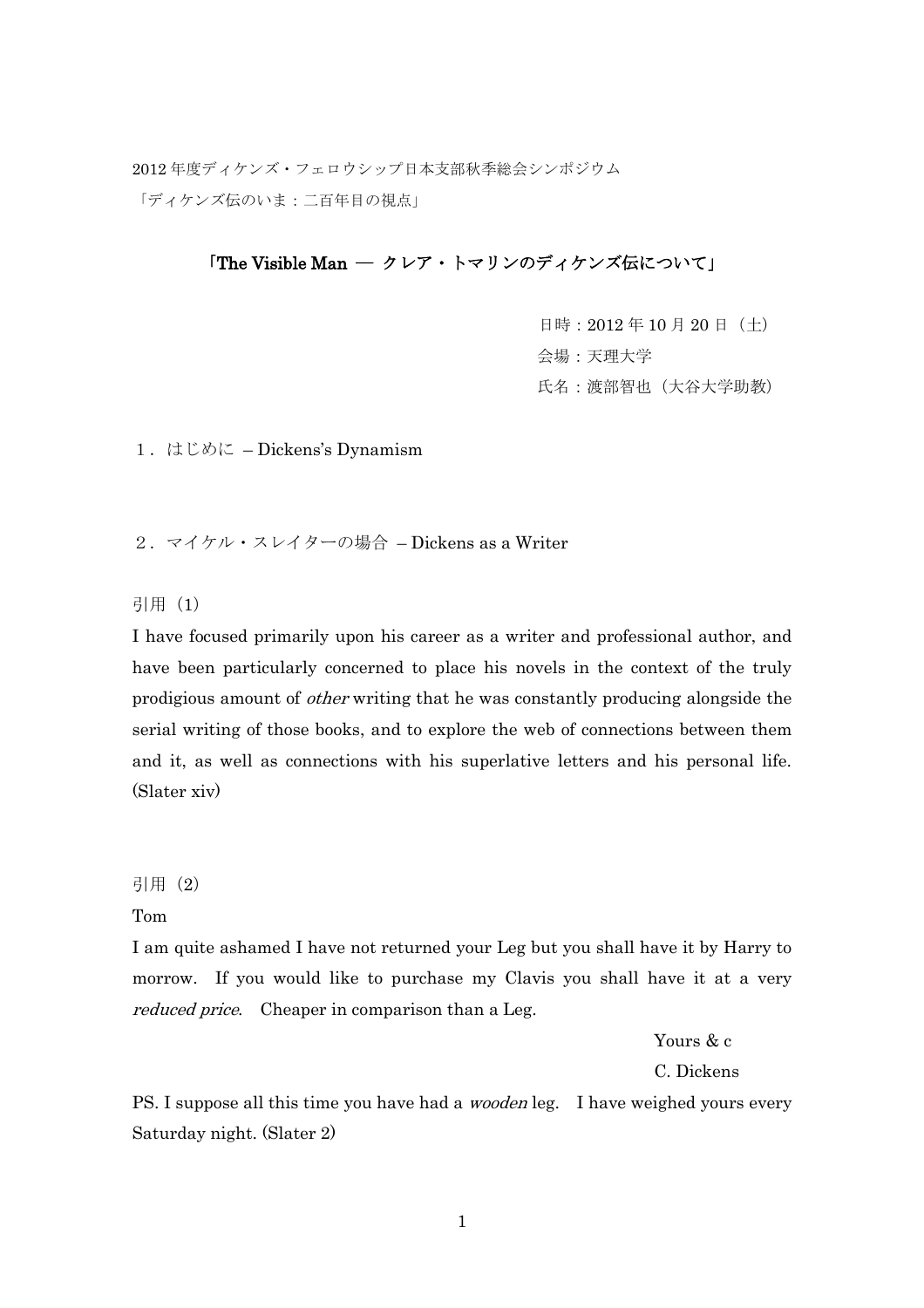# 3.トマリンの戦略 – Forster, the Visible Man

# 引用(3)

Over their subsequent lifelong friendship Dickens sometimes mocked Forster and quarrelled furiously with him, but he was the only man to whom he confided his most private experiences and feelings, and he never ceased to trust him and rely on him. (Tomalin 80,以下、引用中の下線部は全て発表者による)

### 引用 (4)

This was one of those life-changing friendships that arises when two young men – or women – meet and each suddenly realizes a perfect soulmate has been found. The world changes for both, they are amazed at their good fortune, greedy for one another's company, delighted by the wit, generosity, perception and brilliance that flashes between them. It is  $\underline{like falling in love} - it$  is in fact a form of falling in love, without the overt sexual element. (Tomalin 83)

### 引用 (5)

"I feel your rich, deep appreciation of my intent and meaning more than the most glowing abstract praise that could possibly be lavished upon me. You know I have ever done so, for it was your feeling for me and mine for you that first brought us together, and I hope will keep us so, till death do us part. Your notices make me grateful but very proud; so have a care of them, or you will turn my head." Everyone is grateful for a good review, but the tone of Dickens's thanks is more than grateful, with its allusion to the marriage vow. They had been getting to know each other for only a few weeks, and this reads like a love letter. (Tomalin 87)

#### 引用 (6)

When Dickens returned from six months' absence in America, in July 1842, he drove to Lincoln's Inn and, finding no one at home, guessed where Forster might be dining, told his driver to take him there and sent in a message to say that "a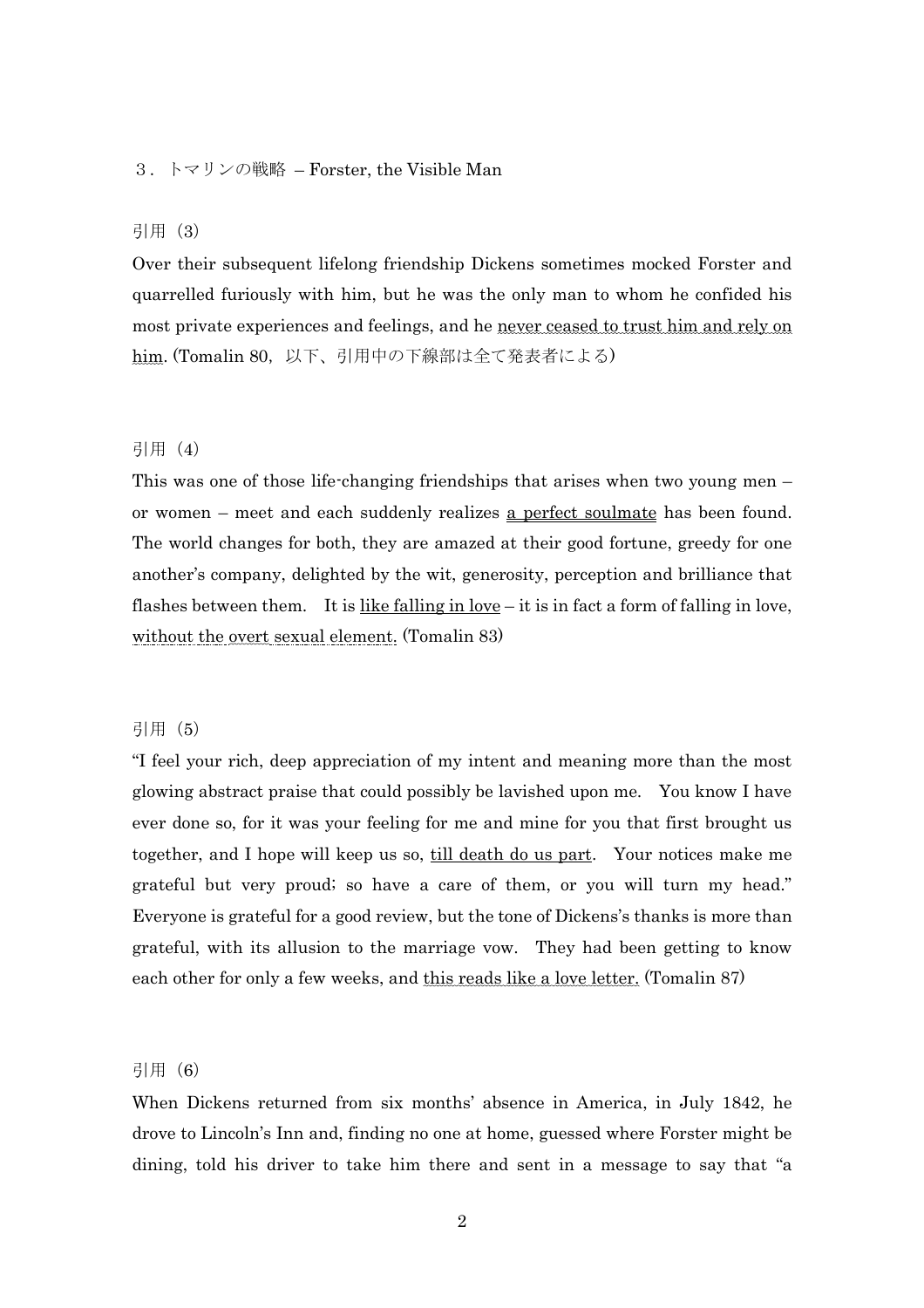gentleman wanted to speak to Mr Forster." […] Guessing it was Dickens, Forster came flying out of the house without stopping to pick up his hat, got into the carriage, pulled up the window and began to cry. (Tomalin 88)

### 引用(7)

When Dickens found his prose running into lines of blank verse as he struggled with his Christmas book, he told Forster, "I *cannot* help it when I am much in earnest," and asked him to "knock out a word's brains here and there," which Forster duly did. (Tomalin 185)

### 引用(8)

Dickens wanted to call [the new magazine] "Household Harmony." [. . .] Forster suggested the words might raise a few eyebrows in view of the recent events in the Dickens household. Dickens accepted Forster's judgement and gave in again. The magazine would be called *All the Year Round*, and Dickens would be its publisher, proprietor and editor. (Tomalin 304)

### 引用 (9)

Nothing needs to be added to this, but Bulwer, in a foolish moment, wanted Pip to be given a happy ending with Estella and suggested to Dickens that he should set aside his bleak final vision and write a cheerful one. Amazingly, Dickens accepted Bulwer's advice and rewrote, adding a chapter with a conventional variant and publishing it. Forster was told too late to object, but he was not pleased and thought it marred the book. He wisely kept a copy of the original ending to be compared with the substitute, and published it in the third volume of his Life of Dickens. (Tomalin 315)